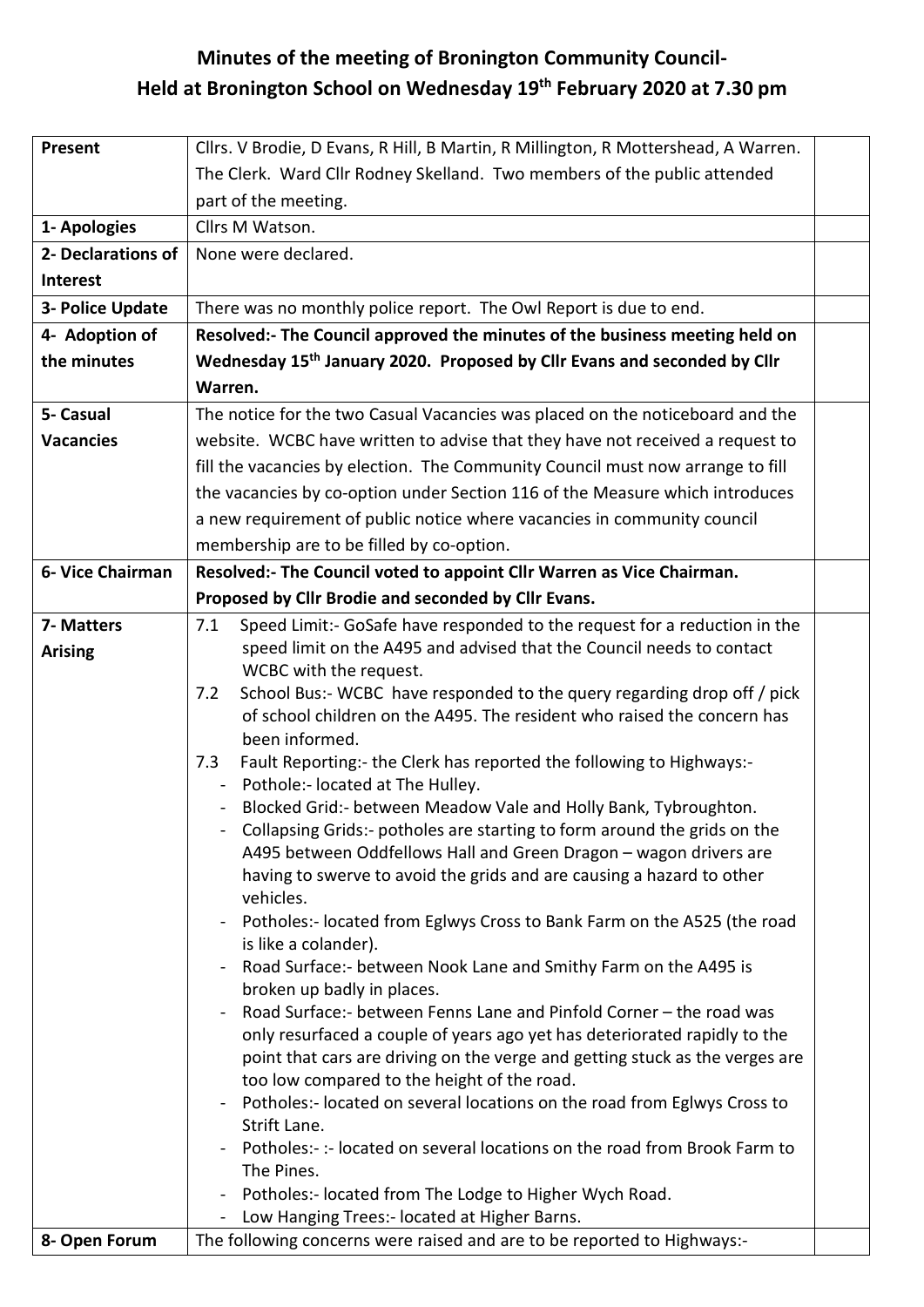|                |                                                                                              | 40 mph road sign to be replaced on the A495 at Bronington.                                    |               | <b>RS</b> |  |  |
|----------------|----------------------------------------------------------------------------------------------|-----------------------------------------------------------------------------------------------|---------------|-----------|--|--|
|                |                                                                                              | Road sign in ditch on the A495 still not been reinstated.                                     |               | <b>RS</b> |  |  |
| 9- Summer Fair |                                                                                              | Bronington's Big Day Out is on Saturday 6 <sup>th</sup> June. The Council agreed in principle |               |           |  |  |
|                |                                                                                              | to support the event once final costs are known.                                              |               |           |  |  |
| $10-$          | <b>Emails Received:-</b>                                                                     |                                                                                               |               |           |  |  |
| Correspondence | TRAINING REMINDER - MODULE 3 - THE COUNCIL AS AN EMPLOYER - MOLD-                            |                                                                                               |               |           |  |  |
|                |                                                                                              | 18TH FEBRUARY 6:30-9:00                                                                       |               |           |  |  |
|                | Press Statement: Eye Care Services                                                           |                                                                                               |               |           |  |  |
|                | David Goodban newsletter<br>SuDS - proposed amendments to two Orders on Sustainable Drainage |                                                                                               |               |           |  |  |
|                |                                                                                              |                                                                                               |               |           |  |  |
|                | One Voice Wales Response - Consultation on the Local Government and                          |                                                                                               |               |           |  |  |
|                | Elections (Wales) Bill                                                                       |                                                                                               |               |           |  |  |
|                |                                                                                              | Annual Financial Timetable of Actions for Small and Medium Size Councils                      |               |           |  |  |
|                |                                                                                              | Transport Barriers to Employment in North Wales: Commissioned Research                        |               |           |  |  |
|                |                                                                                              | Wrexham Town and Community Council Forum                                                      |               |           |  |  |
|                | Get ready for the Great British Spring Clean                                                 |                                                                                               |               |           |  |  |
|                | <b>Training Sessions</b>                                                                     |                                                                                               |               |           |  |  |
|                |                                                                                              | MODULE 3 - THE COUNCIL AS AN EMPLOYER - MOLD-18TH FEBRUARY 6:30-                              |               |           |  |  |
|                | 9:00                                                                                         |                                                                                               |               |           |  |  |
|                |                                                                                              | Consultation on Dog Control and Dog Fouling Public Space Protection Order                     |               |           |  |  |
|                |                                                                                              | Press Statement: Time to Go Home                                                              |               |           |  |  |
|                |                                                                                              | OWL Cymru/helping build community resilience/ options paper for                               |               |           |  |  |
|                |                                                                                              | consideration by 34 Community Councils in Wrexham District                                    |               |           |  |  |
|                |                                                                                              | Consultation on future audit arrangements for Community Councils in Wales                     |               |           |  |  |
|                |                                                                                              | (due by 19 March)                                                                             |               |           |  |  |
|                | Press Statement: Time to Go Home                                                             |                                                                                               |               |           |  |  |
|                |                                                                                              | Community Agent - Update and progress                                                         |               |           |  |  |
|                | One Voice Wales -                                                                            |                                                                                               |               |           |  |  |
|                | Membership of One Voice Wales 2020-2021 - Renewal of Membership                              |                                                                                               |               |           |  |  |
|                | Details                                                                                      |                                                                                               |               |           |  |  |
|                |                                                                                              |                                                                                               |               |           |  |  |
| 11- Accounts   |                                                                                              | 11.1 Financial Report:-                                                                       |               |           |  |  |
|                |                                                                                              | The reconciled bank balance as at 30 <sup>th</sup> January 2020 is as follows:-               |               |           |  |  |
|                |                                                                                              | Lloyds Current Account £ 16,674.86                                                            |               |           |  |  |
|                | To approve payments / receipts:-                                                             |                                                                                               |               |           |  |  |
|                | Chq No                                                                                       | Payments:-<br>Payee                                                                           | <b>Amount</b> |           |  |  |
|                | 278                                                                                          | COMMUNITY ROOM:- First Aid Kit / Running Costs                                                | £ 134.66      |           |  |  |
|                | 279                                                                                          | COMMUNITY ROOM:- Robin Blackhurst Electrical                                                  | 96.00<br>£    |           |  |  |
|                |                                                                                              | Contractors                                                                                   |               |           |  |  |
|                | 280                                                                                          | Wales Audit Office (audit fees 2018 - 19)                                                     | £ 321.75      |           |  |  |
|                | 281                                                                                          | COMMUNITY ROOM:- Complete Pest Control Ltd                                                    | £<br>90.00    |           |  |  |
|                |                                                                                              | The Clerk's salary was paid by standing order.                                                |               |           |  |  |
|                | Receipts:-                                                                                   |                                                                                               |               |           |  |  |
|                | None have been received.                                                                     |                                                                                               |               |           |  |  |
|                |                                                                                              |                                                                                               |               |           |  |  |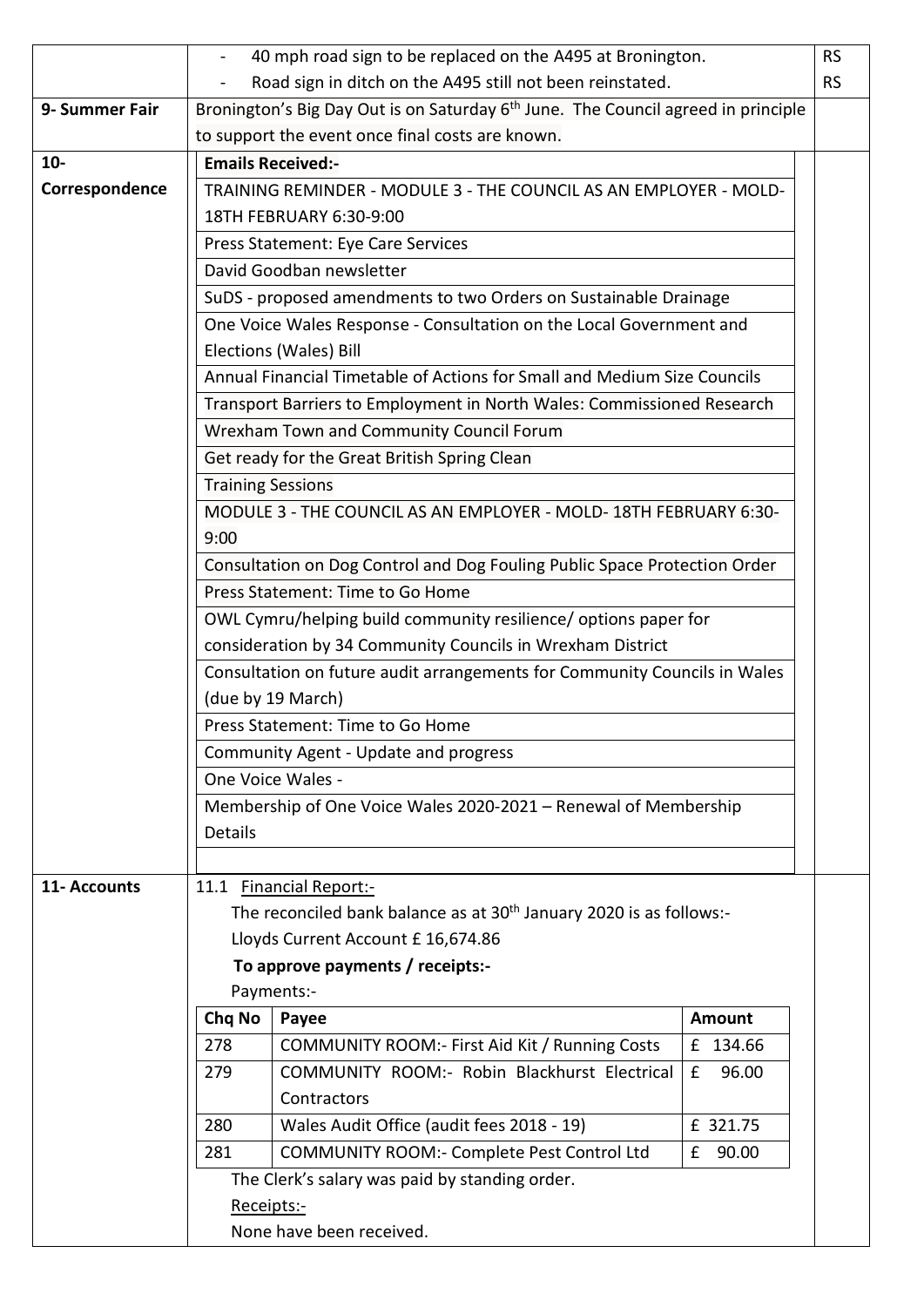|                      | Resolved: - Councillors agreed to accept the Financial Report and the         |  |  |  |
|----------------------|-------------------------------------------------------------------------------|--|--|--|
|                      | above payments. Proposed by Cllr Brodie and seconded by Cllr Evans.           |  |  |  |
|                      | 11.2 To consider renewal of membership for One Voice Wales - 2020 - 2021:-    |  |  |  |
|                      | Resolved:- The Council agreed to renew membership for One Voice Wales -       |  |  |  |
|                      | 2020 - 2021. Proposed by Cllr Brodie and seconded by Cllr Warren.             |  |  |  |
|                      | 11.3 To consider payment for Wifi at Whitewell Parish Rooms for 2020 - 2021:- |  |  |  |
|                      | Resolved:- The Council agreed to pay for the WiFi at Whitewell Parish Rooms   |  |  |  |
|                      | for the 2020 - 2021 financial year. After March 2021, payment for the WiFi    |  |  |  |
|                      | will be the responsibility of Whitewell Parish Rooms. Proposed by Cllr Brodie |  |  |  |
|                      | and seconded by Cllr Evans.                                                   |  |  |  |
|                      | 11.4 To approve instruction of Internal Auditor:-                             |  |  |  |
|                      | Resolved:- The Council agreed to appoint Jake Gurr to carry out the Internal  |  |  |  |
|                      | Audit. Proposed by Cllr Brodie and seconded by Cllr Evans.                    |  |  |  |
| 12- Planning         | 12.1 Applications Received                                                    |  |  |  |
|                      | P/2020/0073 – conversion of redundant outbuildings into 5 no. dwellings       |  |  |  |
|                      | at The Drury, Drury Lane, Tybroughton                                         |  |  |  |
|                      | Resolved:- The Council agreed to support the planning application and         |  |  |  |
|                      | are to request that a community sum be contributed by the developer to        |  |  |  |
|                      | improving highways for the access roads to the proposed development.          |  |  |  |
|                      | 10.2 New Applications Received:-                                              |  |  |  |
|                      | P/2020/0088 - Listed Building Consent to remove back boiler and close up      |  |  |  |
|                      | existing fireplace, installation of oil heating system including internal     |  |  |  |
|                      | boiler, heating circuit, bunded oil tank and oil line at 2 Hall Green         |  |  |  |
|                      | Cottages, Iscoyd Park.                                                        |  |  |  |
|                      | Resolved:- The Council agreed to support the planning application.            |  |  |  |
|                      | 12.3 Decisions:-                                                              |  |  |  |
|                      | Refused:-                                                                     |  |  |  |
|                      | P/2019/0275 - Construction of General Purpose agricultural building for       |  |  |  |
|                      | housing livestock / fodder storage at Wood View, Fenns Wood, Fenns            |  |  |  |
|                      | <b>Bank</b>                                                                   |  |  |  |
|                      | Withdrawn:-                                                                   |  |  |  |
|                      | P/2019/0873 - Partial demolition of two storey rear gable, single storey      |  |  |  |
|                      | kitchen and associated single storey store rooms to facilitate a new two      |  |  |  |
|                      | storey rear extension, demolition of existing garage and brick wc block       |  |  |  |
|                      | and erection of replacement smaller garage and store / workshop building      |  |  |  |
|                      | at Ryecroft The Chequer Bronington                                            |  |  |  |
| 13- Council          | Cllr Martin updated the meeting regarding the following:-                     |  |  |  |
| <b>Priorities</b>    | The value of Bronington Shop to the local community.                          |  |  |  |
|                      | Ways in which to increase footfall and to supply fresh produce at the         |  |  |  |
|                      | shop.                                                                         |  |  |  |
|                      | Improvements to the exterior e.g. signage at the shop; installing a bench;    |  |  |  |
|                      | planters etc                                                                  |  |  |  |
| 14- Barry Barlow     | Item deferred to April meeting.                                               |  |  |  |
| <b>Memorial Play</b> |                                                                               |  |  |  |
| <b>Area Update</b>   |                                                                               |  |  |  |
| 15- Boundary         | The Council considered the proposed boundary changes.                         |  |  |  |
|                      |                                                                               |  |  |  |